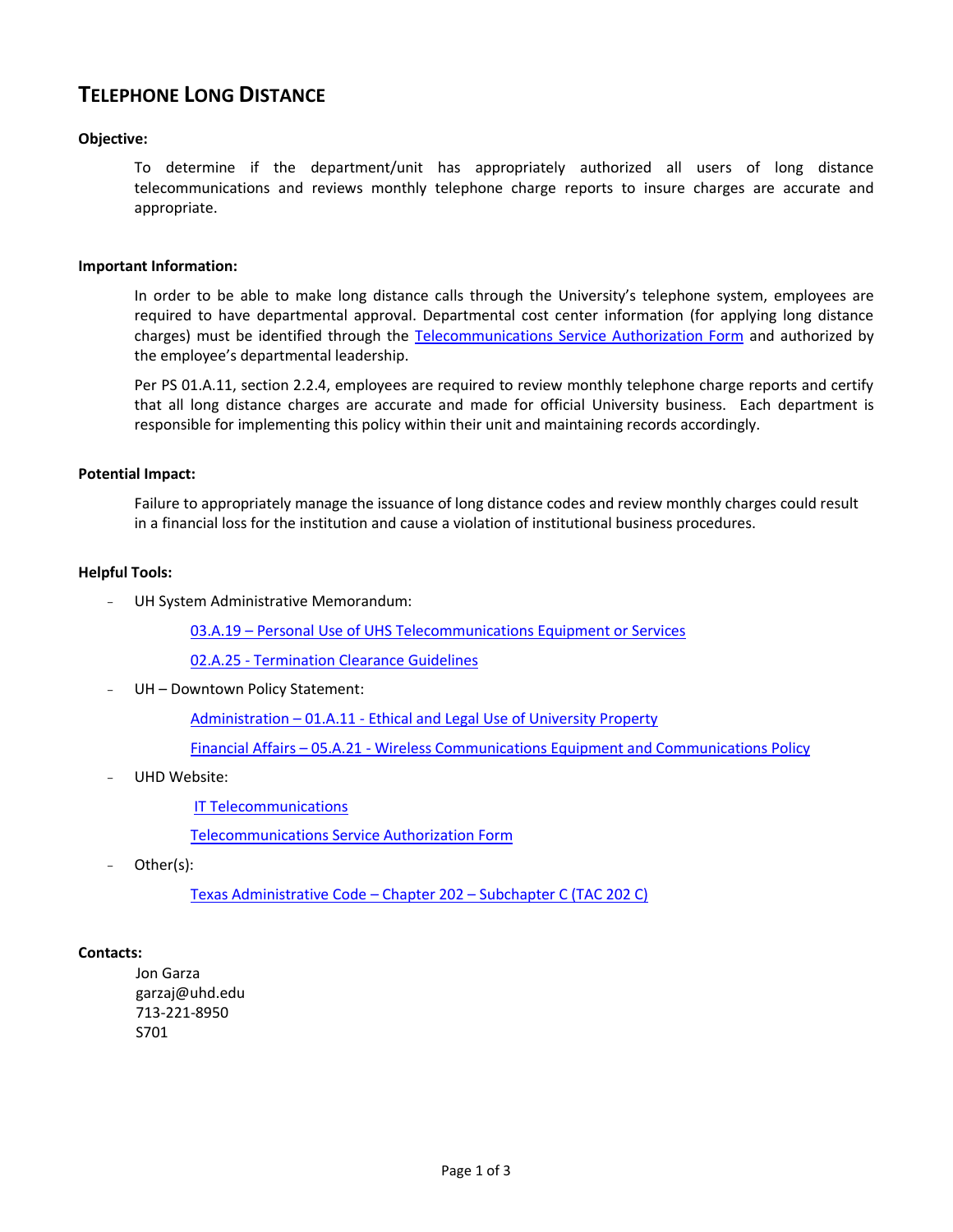### **Frequently Observed Weaknesses/Deficiencies:**

- Failure to monitor telecommunication costs for unusual activity/errors, and to preclude personal telephone expenses
- Failure to periodically communicate to employees that personal telecommunication expenses are unallowable
- Failure to perform periodic telecommunications audits of phone lines and equipment

#### **Best Business Practices:**

- 1. Designate an individual(s) with the responsibility and authority to administer the unit's telecommunication activities/processes. This individual should understand telecommunication procedures and handle and/or be apprised of all telecommunication activities.
- 2. Review telecommunication costs monthly, ensuring the review is documented and long distance calls are monitored.
- 3. Research unusual trends in telecommunication activity.
- 4. Periodically communicate/inform employees that non-business long distance calls are prohibited and that directory assistance is to be avoided.
- 5. Eliminate unnecessary telecommunication expenses such as lines, equipment, and other telecommunication features.
- 6. Protect telephones that are accessible to the public from unauthorized long distance calls (including incoming toll-free calls, if applicable).
- 7. Implement password/code protection on telephones where necessary.
- 8. Ensure an appropriate approval process exists for cellular phones, pagers, and other telecommunication devices and establish guidelines for determining who may have such items in the unit.